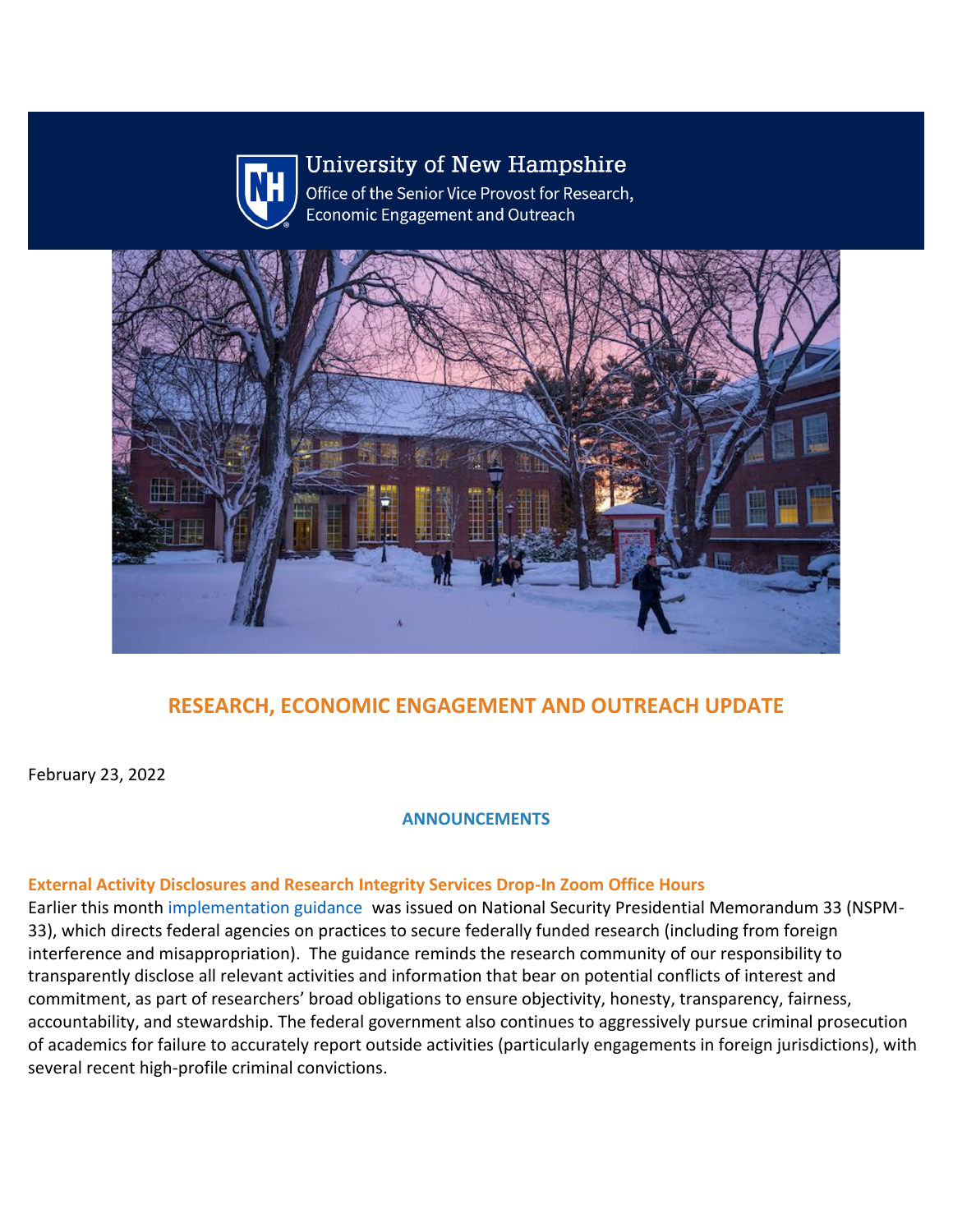UNH offers resources to help researchers understand their disclosure obligations, and the [Cayuse Outside](https://nam12.safelinks.protection.outlook.com/?url=https%3A%2F%2Fclick.send.unh.edu%2F%3Fqs%3D29a9ba1ca99b7103cf14e11f8f4cfefeeaeefe3495e50d5ea3ee907a3c49d896c1c407912e28aa90fb73949dcfa7684259d7d68a44c25993&data=04%7C01%7CNicole.Hentz%40unh.edu%7C43646691713549a3f3af08d9f7026af5%7Cd6241893512d46dc8d2bbe47e25f5666%7C0%7C0%7C637812412029086616%7CUnknown%7CTWFpbGZsb3d8eyJWIjoiMC4wLjAwMDAiLCJQIjoiV2luMzIiLCJBTiI6Ik1haWwiLCJXVCI6Mn0%3D%7C3000&sdata=x8AmJ5ah6I3JnfOwisfFAs5g2BKfCItEp22sJkJdTeY%3D&reserved=0)  [Interests](https://nam12.safelinks.protection.outlook.com/?url=https%3A%2F%2Fclick.send.unh.edu%2F%3Fqs%3D29a9ba1ca99b7103cf14e11f8f4cfefeeaeefe3495e50d5ea3ee907a3c49d896c1c407912e28aa90fb73949dcfa7684259d7d68a44c25993&data=04%7C01%7CNicole.Hentz%40unh.edu%7C43646691713549a3f3af08d9f7026af5%7Cd6241893512d46dc8d2bbe47e25f5666%7C0%7C0%7C637812412029086616%7CUnknown%7CTWFpbGZsb3d8eyJWIjoiMC4wLjAwMDAiLCJQIjoiV2luMzIiLCJBTiI6Ik1haWwiLCJXVCI6Mn0%3D%7C3000&sdata=x8AmJ5ah6I3JnfOwisfFAs5g2BKfCItEp22sJkJdTeY%3D&reserved=0) suite is available for researchers to make their disclosures related to external financial interests and activities based outside the U.S. University and federal sponsor [policies](https://nam12.safelinks.protection.outlook.com/?url=https%3A%2F%2Fclick.send.unh.edu%2F%3Fqs%3D29a9ba1ca99b71037b683d7d73fbe01177531c428d8177629919fd616cb271792d0b966c5e159844d114cf1e63c448509afaa62bb06f915f&data=04%7C01%7CNicole.Hentz%40unh.edu%7C43646691713549a3f3af08d9f7026af5%7Cd6241893512d46dc8d2bbe47e25f5666%7C0%7C0%7C637812412029086616%7CUnknown%7CTWFpbGZsb3d8eyJWIjoiMC4wLjAwMDAiLCJQIjoiV2luMzIiLCJBTiI6Ik1haWwiLCJXVCI6Mn0%3D%7C3000&sdata=OrJWkUZlWQ9Hwks5jFlafqy311o3MvzVaaPL8yfc%2FUY%3D&reserved=0) require that researchers with external funding must disclose compensated external activities, particularly involvement with outside entities in which they have a financial interest through salary, consulting fees, honoraria, equity, or intellectual property.

Research Integrity Services continues to offer drop-in Zoom "office hours" to answer questions about using [Cayuse](https://nam12.safelinks.protection.outlook.com/?url=https%3A%2F%2Fclick.send.unh.edu%2F%3Fqs%3D29a9ba1ca99b7103cf14e11f8f4cfefeeaeefe3495e50d5ea3ee907a3c49d896c1c407912e28aa90fb73949dcfa7684259d7d68a44c25993&data=04%7C01%7CNicole.Hentz%40unh.edu%7C43646691713549a3f3af08d9f7026af5%7Cd6241893512d46dc8d2bbe47e25f5666%7C0%7C0%7C637812412029086616%7CUnknown%7CTWFpbGZsb3d8eyJWIjoiMC4wLjAwMDAiLCJQIjoiV2luMzIiLCJBTiI6Ik1haWwiLCJXVCI6Mn0%3D%7C3000&sdata=x8AmJ5ah6I3JnfOwisfFAs5g2BKfCItEp22sJkJdTeY%3D&reserved=0)  [Outside Interests](https://nam12.safelinks.protection.outlook.com/?url=https%3A%2F%2Fclick.send.unh.edu%2F%3Fqs%3D29a9ba1ca99b7103cf14e11f8f4cfefeeaeefe3495e50d5ea3ee907a3c49d896c1c407912e28aa90fb73949dcfa7684259d7d68a44c25993&data=04%7C01%7CNicole.Hentz%40unh.edu%7C43646691713549a3f3af08d9f7026af5%7Cd6241893512d46dc8d2bbe47e25f5666%7C0%7C0%7C637812412029086616%7CUnknown%7CTWFpbGZsb3d8eyJWIjoiMC4wLjAwMDAiLCJQIjoiV2luMzIiLCJBTiI6Ik1haWwiLCJXVCI6Mn0%3D%7C3000&sdata=x8AmJ5ah6I3JnfOwisfFAs5g2BKfCItEp22sJkJdTeY%3D&reserved=0) for external activity disclosures, and general research compliance matters. Check the [Cayuse](https://nam12.safelinks.protection.outlook.com/?url=https%3A%2F%2Fclick.send.unh.edu%2F%3Fqs%3D29a9ba1ca99b7103cf14e11f8f4cfefeeaeefe3495e50d5ea3ee907a3c49d896c1c407912e28aa90fb73949dcfa7684259d7d68a44c25993&data=04%7C01%7CNicole.Hentz%40unh.edu%7C43646691713549a3f3af08d9f7026af5%7Cd6241893512d46dc8d2bbe47e25f5666%7C0%7C0%7C637812412029086616%7CUnknown%7CTWFpbGZsb3d8eyJWIjoiMC4wLjAwMDAiLCJQIjoiV2luMzIiLCJBTiI6Ik1haWwiLCJXVCI6Mn0%3D%7C3000&sdata=x8AmJ5ah6I3JnfOwisfFAs5g2BKfCItEp22sJkJdTeY%3D&reserved=0)  [Outside Interests](https://nam12.safelinks.protection.outlook.com/?url=https%3A%2F%2Fclick.send.unh.edu%2F%3Fqs%3D29a9ba1ca99b7103cf14e11f8f4cfefeeaeefe3495e50d5ea3ee907a3c49d896c1c407912e28aa90fb73949dcfa7684259d7d68a44c25993&data=04%7C01%7CNicole.Hentz%40unh.edu%7C43646691713549a3f3af08d9f7026af5%7Cd6241893512d46dc8d2bbe47e25f5666%7C0%7C0%7C637812412029086616%7CUnknown%7CTWFpbGZsb3d8eyJWIjoiMC4wLjAwMDAiLCJQIjoiV2luMzIiLCJBTiI6Ik1haWwiLCJXVCI6Mn0%3D%7C3000&sdata=x8AmJ5ah6I3JnfOwisfFAs5g2BKfCItEp22sJkJdTeY%3D&reserved=0) webpage for current information about office hours, including the current Zoom link and up-todate schedule.

## **Spotlight on Research Integrity**

Have you ever consulted a reference in a paper and found out that the article was retracted? Do you regularly check to see that the papers you cite have *not* been retracted since the last time you read the paper? It is getting easier to find out whether a paper has been retracted. [Retraction Watch](https://nam12.safelinks.protection.outlook.com/?url=https%3A%2F%2Fclick.send.unh.edu%2F%3Fqs%3D29a9ba1ca99b71031ccf7ea306872f7453b5170dc386e4fc3dbff52aa692144180515b933354fd2593535eeb44ff218a9ea8c828c0104d02&data=04%7C01%7CNicole.Hentz%40unh.edu%7C43646691713549a3f3af08d9f7026af5%7Cd6241893512d46dc8d2bbe47e25f5666%7C0%7C0%7C637812412029086616%7CUnknown%7CTWFpbGZsb3d8eyJWIjoiMC4wLjAwMDAiLCJQIjoiV2luMzIiLCJBTiI6Ik1haWwiLCJXVCI6Mn0%3D%7C3000&sdata=gwEBHxA9fuMzzzG8hK9VpXEA1mZ9Lkm10OwT61WmRDQ%3D&reserved=0) has compiled a database of over 32,000 retracted papers and a reference management software link to the database to provide retraction alerts (e.g., Zotero). In [PubMed](https://nam12.safelinks.protection.outlook.com/?url=https%3A%2F%2Fclick.send.unh.edu%2F%3Fqs%3D29a9ba1ca99b7103fb347d0901735d24a53db4f3e4759026ab032dbf3733b14b02b7ff44cca0762cdff9d7fc376f71895831fa80ea319981&data=04%7C01%7CNicole.Hentz%40unh.edu%7C43646691713549a3f3af08d9f7026af5%7Cd6241893512d46dc8d2bbe47e25f5666%7C0%7C0%7C637812412029086616%7CUnknown%7CTWFpbGZsb3d8eyJWIjoiMC4wLjAwMDAiLCJQIjoiV2luMzIiLCJBTiI6Ik1haWwiLCJXVCI6Mn0%3D%7C3000&sdata=bnl8q5ud2cAhDGTDY%2BOWhA0kGsm8D%2Fr9QivqrllQI0U%3D&reserved=0), you can find retracted articles by doing your topic search and using the Article Type filters to select "Retracted Publication." Oftentimes there will be a note on the abstract denoting that the article has been retracted.

## **Creating a UNH Process for Selection of Proposers to NSF GEOPAths**

NSF's [Pathways into the Earth, Ocean, Polar and Atmospheric & Geospace Sciences \(GEOPAths\) program](https://nam12.safelinks.protection.outlook.com/?url=https%3A%2F%2Fclick.send.unh.edu%2F%3Fqs%3D29a9ba1ca99b7103a4e94384755bc22f2f315bc3ca88ea4e31f7604aceb5502c3ce94663b4d0bb3824431fa42286798975780a0f4161873c&data=04%7C01%7CNicole.Hentz%40unh.edu%7C43646691713549a3f3af08d9f7026af5%7Cd6241893512d46dc8d2bbe47e25f5666%7C0%7C0%7C637812412029086616%7CUnknown%7CTWFpbGZsb3d8eyJWIjoiMC4wLjAwMDAiLCJQIjoiV2luMzIiLCJBTiI6Ik1haWwiLCJXVCI6Mn0%3D%7C3000&sdata=arkuUvH3%2FiY3TNqFAq0wzsZk9RHX5EYWYv5uqa%2BWPHk%3D&reserved=0) has been changed to a stand-alone program that accepts proposals anytime. However, an organization may serve as a sole submitting organization or as a lead organization of a collaborative project on only one submission every 12 months.

To make the selection of UNH applicants predictable, transparent, and fair, Research and Large Center Development plans to conduct one internal competition each year that would be held at a time convenient for our community of likely applicants. Contact [Mark Milutinovich](mailto:Mark.milutinovich@unh.edu) if you would like to participate in helping to decide when the internal competition should be held.

#### **Research Communications Academy**

This spring, UNH's fourth annual [Research Communications Academy](https://nam12.safelinks.protection.outlook.com/?url=https%3A%2F%2Fclick.send.unh.edu%2F%3Fqs%3D29a9ba1ca99b710384720564f06a663f1d2fd931430eb165b173d9cc33679bda4a674a5b9215496097c6a861d7a90805d71ce58d277afaea&data=04%7C01%7CNicole.Hentz%40unh.edu%7C43646691713549a3f3af08d9f7026af5%7Cd6241893512d46dc8d2bbe47e25f5666%7C0%7C0%7C637812412029086616%7CUnknown%7CTWFpbGZsb3d8eyJWIjoiMC4wLjAwMDAiLCJQIjoiV2luMzIiLCJBTiI6Ik1haWwiLCJXVCI6Mn0%3D%7C3000&sdata=8HqQl4%2BbbiMOHPEuRGTVHWZcOt6t2oeXXfkf8%2FkcqPU%3D&reserved=0) (RCA) hosts a series of virtual workshops to train faculty members, graduate students, and research-related staff to effectively communicate the power and impact of UNH scholarship with a broad audience. See "Upcoming Events," below. Launched in 2019, the RCA is hosted annually by the [Office of Research, Economic Engagement and Outreach,](https://nam12.safelinks.protection.outlook.com/?url=https%3A%2F%2Fclick.send.unh.edu%2F%3Fqs%3D29a9ba1ca99b710388b79ea7c922286cfd81878d9715a6046a7a0fb57b0a9849f70d1b8cbc14854c7e294a05c48386942009e82a7b8ea821&data=04%7C01%7CNicole.Hentz%40unh.edu%7C43646691713549a3f3af08d9f7026af5%7Cd6241893512d46dc8d2bbe47e25f5666%7C0%7C0%7C637812412029086616%7CUnknown%7CTWFpbGZsb3d8eyJWIjoiMC4wLjAwMDAiLCJQIjoiV2luMzIiLCJBTiI6Ik1haWwiLCJXVCI6Mn0%3D%7C3000&sdata=KkBNxxGaL7k9vUI3AAPtZHDNaXxWowvIN8WP%2FXVfzJs%3D&reserved=0) [NH EPSCoR](https://nam12.safelinks.protection.outlook.com/?url=https%3A%2F%2Fclick.send.unh.edu%2F%3Fqs%3D29a9ba1ca99b7103ccecae9dbb8cb9fa8dd9777e2de889b888f08afdef088bb750e5d54901ad28a1dbe259dec65c768f9b5964c64430e72d&data=04%7C01%7CNicole.Hentz%40unh.edu%7C43646691713549a3f3af08d9f7026af5%7Cd6241893512d46dc8d2bbe47e25f5666%7C0%7C0%7C637812412029086616%7CUnknown%7CTWFpbGZsb3d8eyJWIjoiMC4wLjAwMDAiLCJQIjoiV2luMzIiLCJBTiI6Ik1haWwiLCJXVCI6Mn0%3D%7C3000&sdata=62ivvbjwKuGdjXGHuzIPCOLPEvMLdAtNk8Iva2MBIU0%3D&reserved=0) and the [UNH Graduate](https://nam12.safelinks.protection.outlook.com/?url=https%3A%2F%2Fclick.send.unh.edu%2F%3Fqs%3D29a9ba1ca99b7103949499cd0166a39bf3b5188bb5b23fb0bc542ed2846c3f111912c94773e00ec8939db39c8088d4219df312a121196e24&data=04%7C01%7CNicole.Hentz%40unh.edu%7C43646691713549a3f3af08d9f7026af5%7Cd6241893512d46dc8d2bbe47e25f5666%7C0%7C0%7C637812412029086616%7CUnknown%7CTWFpbGZsb3d8eyJWIjoiMC4wLjAwMDAiLCJQIjoiV2luMzIiLCJBTiI6Ik1haWwiLCJXVCI6Mn0%3D%7C3000&sdata=J0GwRM%2FRzyHcAKA4Im0i%2FKCzNf17CmyR7qNbK9MaIZE%3D&reserved=0)  [School.](https://nam12.safelinks.protection.outlook.com/?url=https%3A%2F%2Fclick.send.unh.edu%2F%3Fqs%3D29a9ba1ca99b7103949499cd0166a39bf3b5188bb5b23fb0bc542ed2846c3f111912c94773e00ec8939db39c8088d4219df312a121196e24&data=04%7C01%7CNicole.Hentz%40unh.edu%7C43646691713549a3f3af08d9f7026af5%7Cd6241893512d46dc8d2bbe47e25f5666%7C0%7C0%7C637812412029086616%7CUnknown%7CTWFpbGZsb3d8eyJWIjoiMC4wLjAwMDAiLCJQIjoiV2luMzIiLCJBTiI6Ik1haWwiLCJXVCI6Mn0%3D%7C3000&sdata=J0GwRM%2FRzyHcAKA4Im0i%2FKCzNf17CmyR7qNbK9MaIZE%3D&reserved=0)

#### **Three Minute Thesis Competition**

It's time for UNH's [Three-Minute](https://nam12.safelinks.protection.outlook.com/?url=https%3A%2F%2Fclick.send.unh.edu%2F%3Fqs%3D29a9ba1ca99b7103d0580c5bbb91506e68fe7c6679da8c7bfa55c6f9d620be75078193d82d9471079332d5ea0dda7c9a4f8013196245f42e&data=04%7C01%7CNicole.Hentz%40unh.edu%7C43646691713549a3f3af08d9f7026af5%7Cd6241893512d46dc8d2bbe47e25f5666%7C0%7C0%7C637812412029086616%7CUnknown%7CTWFpbGZsb3d8eyJWIjoiMC4wLjAwMDAiLCJQIjoiV2luMzIiLCJBTiI6Ik1haWwiLCJXVCI6Mn0%3D%7C3000&sdata=ljTHdC%2Br1oa8HoGBAMi8Q8ezXzdOfePIpAeKCOMQMhY%3D&reserved=0) Thesis Competition ! Watch as grad students communicate their research and scholarly activity to a general audience in just three minutes.

- **Preliminary Round 1** Tuesday, Mar. 1, 3-5pm, MUB Theater II
- **Preliminary Round 2** Wednesday, Mar. 2, 3-5pm, MUB Theater II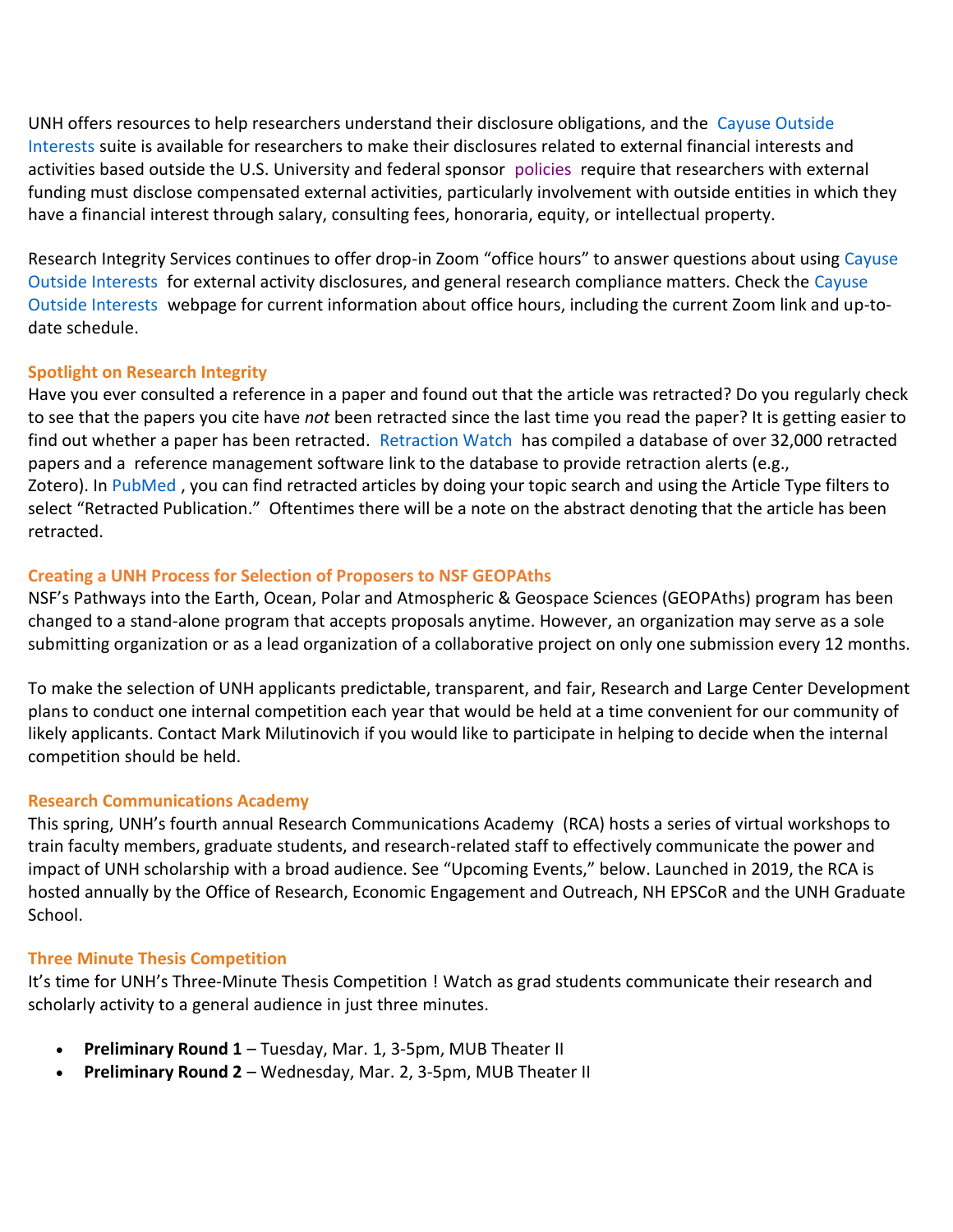• **Final Round** – Tuesday, Mar. 22, 3-5pm, MUB Theater II

Your participation as an audience member can be a great help to the competitors and will determine who will win the People's Choice Award, worth \$200.

#### **Workshop Resources**

Slides and resources from past research development programs are available [here.](https://nam12.safelinks.protection.outlook.com/?url=https%3A%2F%2Fclick.send.unh.edu%2F%3Fqs%3D29a9ba1ca99b7103b75e09889c081b2b7d911c0c27a12f3e2db7e6e9a2894bcb80a5aee598e90b9122219ab7c12345e0374a443f601c8d40&data=04%7C01%7CNicole.Hentz%40unh.edu%7C43646691713549a3f3af08d9f7026af5%7Cd6241893512d46dc8d2bbe47e25f5666%7C0%7C0%7C637812412029086616%7CUnknown%7CTWFpbGZsb3d8eyJWIjoiMC4wLjAwMDAiLCJQIjoiV2luMzIiLCJBTiI6Ik1haWwiLCJXVCI6Mn0%3D%7C3000&sdata=%2FlF%2FmS7WoMbe3eeZQEV0WzImhyme%2B%2BeZc5KMKrF2WU4%3D&reserved=0) Information from previous UNH Collaborative Research Excellence (CoRE)-funded projects, as well as resources to support collaborative and interdisciplinary research, are [here.](https://nam12.safelinks.protection.outlook.com/?url=https%3A%2F%2Fclick.send.unh.edu%2F%3Fqs%3D29a9ba1ca99b7103c2fc235d04c91e5ecfbab977363eff40e012df1d84221b5e3aaf0eb5a0910a073f06c36fd11e59ad18914280d79b54bd&data=04%7C01%7CNicole.Hentz%40unh.edu%7C43646691713549a3f3af08d9f7026af5%7Cd6241893512d46dc8d2bbe47e25f5666%7C0%7C0%7C637812412029086616%7CUnknown%7CTWFpbGZsb3d8eyJWIjoiMC4wLjAwMDAiLCJQIjoiV2luMzIiLCJBTiI6Ik1haWwiLCJXVCI6Mn0%3D%7C3000&sdata=H3JGgJ4bUjoGiPmfbIUPdQnuBa16Gujf%2B25xOlWSg0g%3D&reserved=0)

## **FUNDING OPPORTUNITIES AND RESOURCES**

## **Join the NARS Data Analysis Innovation Challenge**

The Environmental Protection Agency invites students, scientists, and other stakeholders to examine questions using data from the National Aquatic Resource Surveys (NARS) relating to national priorities including climate change, environmental justice, nutrient management, and other water quality challenges. An informational webinar on February 9, 2022 at 3:00 p.m. will be recorded. [Details](https://nam12.safelinks.protection.outlook.com/?url=https%3A%2F%2Fclick.send.unh.edu%2F%3Fqs%3D29a9ba1ca99b710337fe041eaa7817d9dac86575c00876b66e604e540234384a21af553286e4d57358cd383bf791c3e2c759fbdf9d834941&data=04%7C01%7CNicole.Hentz%40unh.edu%7C43646691713549a3f3af08d9f7026af5%7Cd6241893512d46dc8d2bbe47e25f5666%7C0%7C0%7C637812412029086616%7CUnknown%7CTWFpbGZsb3d8eyJWIjoiMC4wLjAwMDAiLCJQIjoiV2luMzIiLCJBTiI6Ik1haWwiLCJXVCI6Mn0%3D%7C3000&sdata=qZbbA2PwgO2qSRxoikTxzwy7ifxEFFPBb2kpFH4praM%3D&reserved=0).

## **COVID-19 Funding and Research Resources**

See [COVID-19 Funding Opportunities, Research Priorities, and Resources](https://nam12.safelinks.protection.outlook.com/?url=https%3A%2F%2Fclick.send.unh.edu%2F%3Fqs%3D29a9ba1ca99b7103de4932cd53965274c1d17838cfa500ab9469c21b4a4f59aa221cf6a0597f1b5d07245d7d8b245ecd149b2c0131aef830&data=04%7C01%7CNicole.Hentz%40unh.edu%7C43646691713549a3f3af08d9f7026af5%7Cd6241893512d46dc8d2bbe47e25f5666%7C0%7C0%7C637812412029086616%7CUnknown%7CTWFpbGZsb3d8eyJWIjoiMC4wLjAwMDAiLCJQIjoiV2luMzIiLCJBTiI6Ik1haWwiLCJXVCI6Mn0%3D%7C3000&sdata=zTVznqZRv0F8YpVugtHHKgRm%2B1FkqV0LJW6Uc7%2BIBoU%3D&reserved=0) and the Quick Guide - Resources Supporting [COVID-19 Research.](https://nam12.safelinks.protection.outlook.com/?url=https%3A%2F%2Fclick.send.unh.edu%2F%3Fqs%3D29a9ba1ca99b71034d469269e445caa4ffe402be0bad9eae2ba9fa76539936e15cbbdf0bcc313001d1bb37ab73056f7e789d67a9e8a22784&data=04%7C01%7CNicole.Hentz%40unh.edu%7C43646691713549a3f3af08d9f7026af5%7Cd6241893512d46dc8d2bbe47e25f5666%7C0%7C0%7C637812412029086616%7CUnknown%7CTWFpbGZsb3d8eyJWIjoiMC4wLjAwMDAiLCJQIjoiV2luMzIiLCJBTiI6Ik1haWwiLCJXVCI6Mn0%3D%7C3000&sdata=Gzjsqg9235Mo%2BW6GO7SKLkQihO23gKn72SVxU0Q%2FJ1w%3D&reserved=0)

#### **Limited Submission Programs to Act on Now**

Because some sponsors limit the number of applications from an institution, please contact [Mark Milutinovich](mailto:mark.milutinovich@unh.edu) as soon as possible if you are interested in applying to any of the following. Be sure to watch for our email at the start of each month for a more comprehensive list or check [current LSP Deadlines.](https://nam12.safelinks.protection.outlook.com/?url=https%3A%2F%2Fclick.send.unh.edu%2F%3Fqs%3D29a9ba1ca99b7103237a199814c025867533c61585818e277c871d3a9ddc36af5b7a9b7b28e7a8d856285ae0d625d7580e243bb8c6fb57b9&data=04%7C01%7CNicole.Hentz%40unh.edu%7C43646691713549a3f3af08d9f7026af5%7Cd6241893512d46dc8d2bbe47e25f5666%7C0%7C0%7C637812412029086616%7CUnknown%7CTWFpbGZsb3d8eyJWIjoiMC4wLjAwMDAiLCJQIjoiV2luMzIiLCJBTiI6Ik1haWwiLCJXVCI6Mn0%3D%7C3000&sdata=kRl%2BLuKP6uaPaVSfI5wEnR4fNAMrYumNSg6p4vBWIeU%3D&reserved=0)

Please note that the NSF EPSCoR Track 4 program issued a new solicitation, which changed the deadline from April 12 to May 12. The internal competition schedule has been adjusted accordingly.

| <b>Deadline</b> | <b>Sponsor</b>     | Program                                                |
|-----------------|--------------------|--------------------------------------------------------|
|                 |                    |                                                        |
| Feb. 28         | U.S. Department of | Children, Youth, and Families at Risk (CYFAR)          |
|                 | Agriculture (USDA) | <b>Sustainable Community Projects</b>                  |
|                 |                    |                                                        |
|                 |                    |                                                        |
|                 |                    |                                                        |
| Feb. 28         | U.S. Department of | <b>Scientific Discovery Through Advanced Computing</b> |
| Letter of       | Energy             | (SciDAC): Partnerships in Nuclear Physics              |
|                 |                    |                                                        |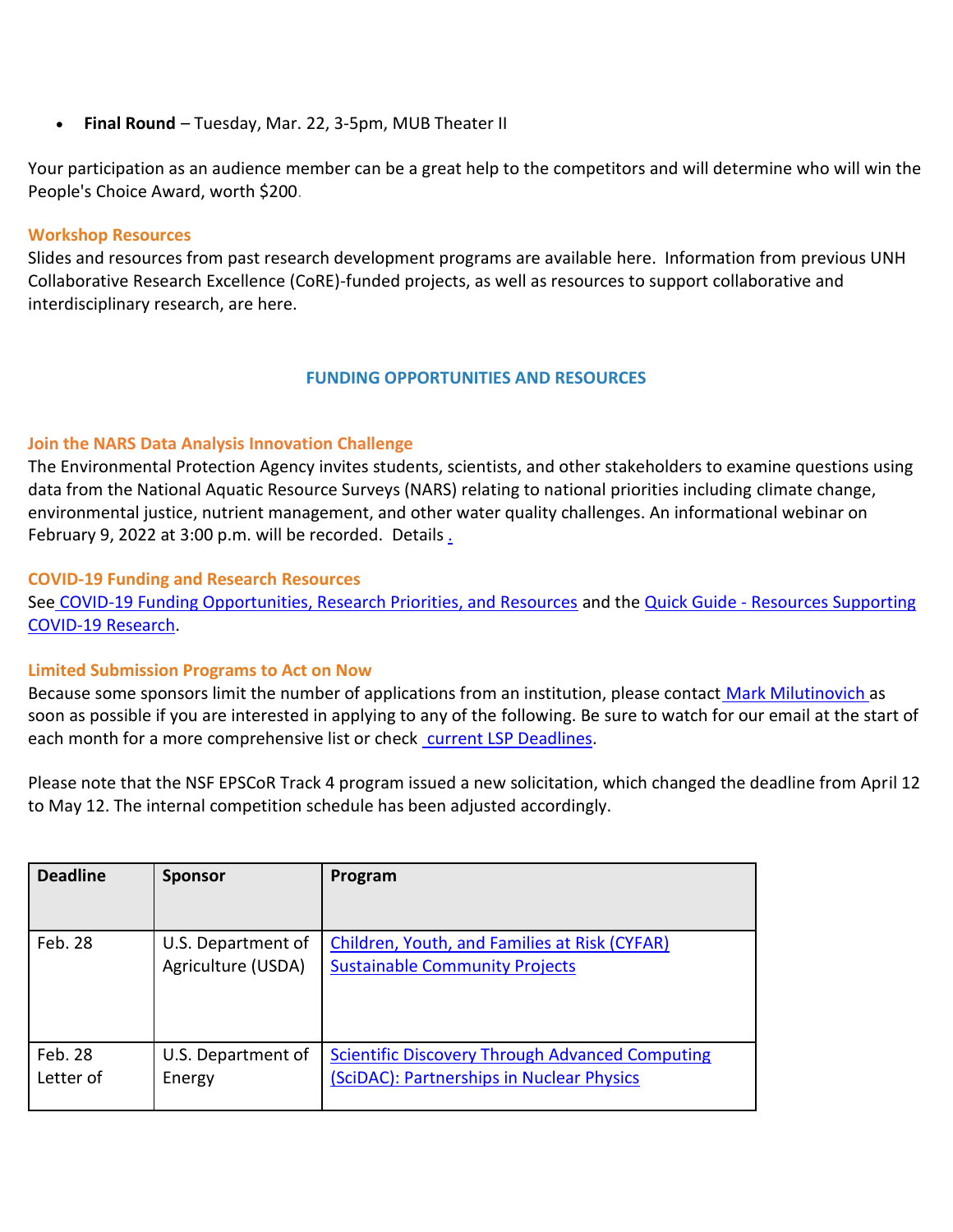| intent                         |                                             |                                                                                                                                                                                                 |
|--------------------------------|---------------------------------------------|-------------------------------------------------------------------------------------------------------------------------------------------------------------------------------------------------|
| March 1                        | <b>National Science</b><br>Foundation (NSF) | Science, Technology, Engineering and Mathematics<br><b>Education Postdoctoral Research Fellowships (STEM</b><br>Ed PRF) - Institutional Cohort                                                  |
| March 14                       | <b>NSF</b>                                  | <b>Cultural Transformation in the Geoscience Community</b><br>(CTGC)                                                                                                                            |
| March 22                       | <b>USDA</b>                                 | <b>Renewable Resource Extension Act National Focus</b><br><b>Fund Projects</b>                                                                                                                  |
| March 23                       | <b>NSF</b>                                  | <b>Higher Education Multicultural Scholars Program</b><br>(MSP)                                                                                                                                 |
| March 25                       | <b>NSF</b>                                  | <b>Innovations in Graduate Education (IGE) Program</b>                                                                                                                                          |
| April 1<br>Letter of<br>intent | <b>NSF</b>                                  | <b>Expanding Capacity in Quantum Information Science</b><br>and Engineering (ExpandQISE)                                                                                                        |
| April 5                        | <b>Nuclear Regulatory</b><br>Commission)    | NRC Notice of Funding Opportunity (NOFO), the<br>University Nuclear Leadership Program (formerly the<br><b>Integrated University Program), Research and</b><br><b>Development Grant, FY2022</b> |
| April 8                        | <b>USDA</b>                                 | <b>Farm Business Management and Benchmarking</b><br><b>(FBMB) Competitive Grants Program</b>                                                                                                    |
| May 12                         | <b>NSF</b>                                  | <b>EPSCoR Research Infrastructure Improvement Track 4:</b><br><b>EPSCoR Research Fellows (RII Track-4)</b><br>Internal competition is underway. Deadline: March 28,<br>5 pm Details             |

**Research Development Newsletters**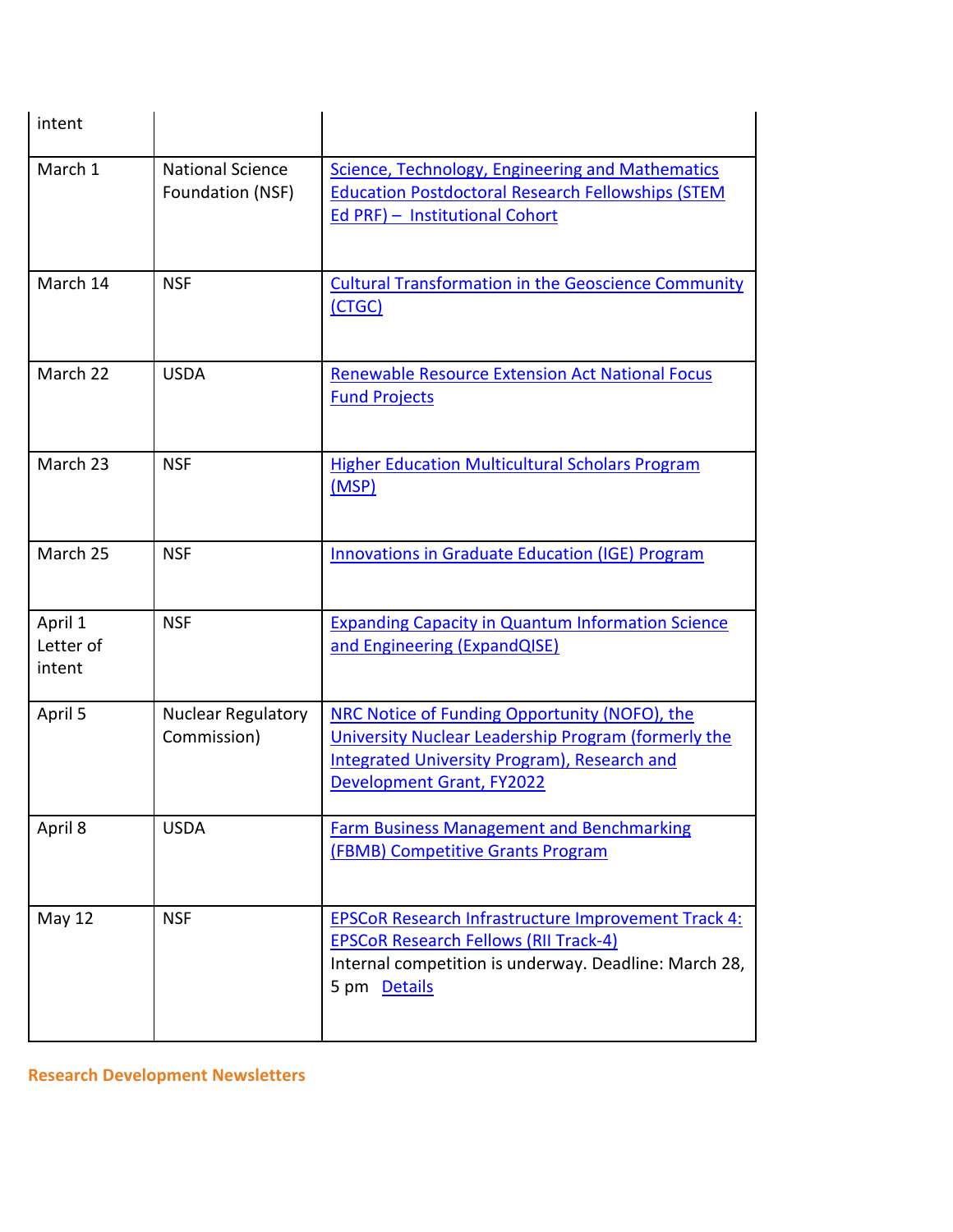Research Development & Grant Writing News [February 2022](https://nam12.safelinks.protection.outlook.com/?url=https%3A%2F%2Fclick.send.unh.edu%2F%3Fqs%3D4c6e8457031b568f3335278cd6ee8f4104d07c3e4d47b2f11ee2c020377722cdc0fcf79cc1c494f23c83acc746953ad40d8d68372687afea&data=04%7C01%7CNicole.Hentz%40unh.edu%7C43646691713549a3f3af08d9f7026af5%7Cd6241893512d46dc8d2bbe47e25f5666%7C0%7C0%7C637812412029242510%7CUnknown%7CTWFpbGZsb3d8eyJWIjoiMC4wLjAwMDAiLCJQIjoiV2luMzIiLCJBTiI6Ik1haWwiLCJXVCI6Mn0%3D%7C3000&sdata=YqGkNaLpcrt4sI6VF7i0zSEEMeNeYhHqIp5UH%2BoTOVg%3D&reserved=0)

## **UPCOMING EVENTS**

## **Evaluation and Assessment of NSF Proposal Education and Outreach Activities**

March 4, 2022,  $1 - 3$  p.m.

Virtual

The basics for planning evaluation and assessment of education and outreach components of NSF proposals will be presented, as well as tips and hints for success. Register [here](https://nam12.safelinks.protection.outlook.com/?url=https%3A%2F%2Fclick.send.unh.edu%2F%3Fqs%3D4c6e8457031b568fd52ff8c2b387e34a0b8308ae60e3c5aa95e8c5aec4891a5de39acc23bb9ad9da4096a0af36e26751488e6b3c9d2443bd&data=04%7C01%7CNicole.Hentz%40unh.edu%7C43646691713549a3f3af08d9f7026af5%7Cd6241893512d46dc8d2bbe47e25f5666%7C0%7C0%7C637812412029242510%7CUnknown%7CTWFpbGZsb3d8eyJWIjoiMC4wLjAwMDAiLCJQIjoiV2luMzIiLCJBTiI6Ik1haWwiLCJXVCI6Mn0%3D%7C3000&sdata=6E7D29GxMw6Dmcgl8kqEExLbcgSVMMfIZsNWPqeZy3I%3D&reserved=0) to attend or express interest.

## **Developing a Relationship with NSF Program Officers**

Friday, March 11, 2022, 1– 2:30 p.m.

Virtual

This session will discuss the benefits of developing a relationship with NSF program officers and provide advice for contacting POs and conducting and following up on the conversations that follow. Register [here](https://nam12.safelinks.protection.outlook.com/?url=https%3A%2F%2Fclick.send.unh.edu%2F%3Fqs%3D4c6e8457031b568f38c91b4790315c7854b28d4206af9f4122c555a5d0d80dbe7d9c1fcfad193de271227f96c2983dbaba73aa2be6d443b7&data=04%7C01%7CNicole.Hentz%40unh.edu%7C43646691713549a3f3af08d9f7026af5%7Cd6241893512d46dc8d2bbe47e25f5666%7C0%7C0%7C637812412029242510%7CUnknown%7CTWFpbGZsb3d8eyJWIjoiMC4wLjAwMDAiLCJQIjoiV2luMzIiLCJBTiI6Ik1haWwiLCJXVCI6Mn0%3D%7C3000&sdata=BHNk8KgUizNil0xY86KkD0WN55ACvzEN9y85xv6%2By4M%3D&reserved=0) to attend or indicate interest.

## **Research Communications Academy: Better Posters with Zen Faulkes**

Friday, March 11, 2022, 12:40 - 2 p.m. Virtual

Almost anyone who's wandered the poster hall at an academic conference or squinted at complex figures in a presentation has thought it: There has to be a better way. From overly long titles, tiny text and swarms of logos to bad font choices, color schemes and blurry images – it's easy to leave viewers confused by your poster's message. In this session, Zen Faulkes, who's written the [Better Posters](https://nam12.safelinks.protection.outlook.com/?url=https%3A%2F%2Fclick.send.unh.edu%2F%3Fqs%3D4c6e8457031b568f4d84ead3d77c532e2565d374288abe6084f6ef014bec6e1fa7ea54148377f738c898e9aa07bd613fa465eb30d983cbe5&data=04%7C01%7CNicole.Hentz%40unh.edu%7C43646691713549a3f3af08d9f7026af5%7Cd6241893512d46dc8d2bbe47e25f5666%7C0%7C0%7C637812412029242510%7CUnknown%7CTWFpbGZsb3d8eyJWIjoiMC4wLjAwMDAiLCJQIjoiV2luMzIiLCJBTiI6Ik1haWwiLCJXVCI6Mn0%3D%7C3000&sdata=3qVWVQ369odfEhaQ2NGm3v%2F%2F%2FJiDAZ1K5iVZOGiCK7A%3D&reserved=0) blog and Better [Posters](https://nam12.safelinks.protection.outlook.com/?url=https%3A%2F%2Fclick.send.unh.edu%2F%3Fqs%3D4c6e8457031b568fb58e27d64cdc00bbc469d8847f716b36ca2a178edbd16a7c9cbbc68b519bc3cd70a481925768ec2c4d51da5d9718c5cf&data=04%7C01%7CNicole.Hentz%40unh.edu%7C43646691713549a3f3af08d9f7026af5%7Cd6241893512d46dc8d2bbe47e25f5666%7C0%7C0%7C637812412029242510%7CUnknown%7CTWFpbGZsb3d8eyJWIjoiMC4wLjAwMDAiLCJQIjoiV2luMzIiLCJBTiI6Ik1haWwiLCJXVCI6Mn0%3D%7C3000&sdata=wHIJ4z69JrJpFCgCBmF9TUFUVIjp8RBDajs37%2B3CU9w%3D&reserved=0) book, will share tips on how to create and deliver conference posters that deliver maximum impact for your research. Faulkes, a biologist and instructor at McMaster University, will also review and workshop finished or in-progress posters submitted by Research Communications Academy participants. Register [here.](https://nam12.safelinks.protection.outlook.com/?url=https%3A%2F%2Fclick.send.unh.edu%2F%3Fqs%3D4c6e8457031b568fc63c99f5f372c8dd56814ff6ad5df3474ec392f0d016e55755937d69481ebee23c0d69d9730c76527c70aba0ed76ef72&data=04%7C01%7CNicole.Hentz%40unh.edu%7C43646691713549a3f3af08d9f7026af5%7Cd6241893512d46dc8d2bbe47e25f5666%7C0%7C0%7C637812412029242510%7CUnknown%7CTWFpbGZsb3d8eyJWIjoiMC4wLjAwMDAiLCJQIjoiV2luMzIiLCJBTiI6Ik1haWwiLCJXVCI6Mn0%3D%7C3000&sdata=IzWOl0O3wdn7tuvQoRcxTTaq6MJsfE9yNuw3FPxGDQ4%3D&reserved=0)

# **Research Communications Academy: Communicating with News Media**

Thursday, March 24, 2022, 12:45 – 1:45 p.m.

Virtual

A panel of veteran news reporters, including [New Hampshire Bulletin](https://nam12.safelinks.protection.outlook.com/?url=https%3A%2F%2Fclick.send.unh.edu%2F%3Fqs%3D4c6e8457031b568f0dfeeb779b811f61a73d85912b1bac3658df9673e5932287ac09c7dc133c4bfadcb73d7475faa7fd71d8a637e83e0a6d&data=04%7C01%7CNicole.Hentz%40unh.edu%7C43646691713549a3f3af08d9f7026af5%7Cd6241893512d46dc8d2bbe47e25f5666%7C0%7C0%7C637812412029242510%7CUnknown%7CTWFpbGZsb3d8eyJWIjoiMC4wLjAwMDAiLCJQIjoiV2luMzIiLCJBTiI6Ik1haWwiLCJXVCI6Mn0%3D%7C3000&sdata=dGs9o5VxBUrOTrdt%2FgiNpOeQqEBPOltdN3rDGN6iwaw%3D&reserved=0) senior reporter [Annmarie Timmins](https://nam12.safelinks.protection.outlook.com/?url=https%3A%2F%2Fclick.send.unh.edu%2F%3Fqs%3D4c6e8457031b568ffbbb5992338a7cec5d5e4940f9cd26d54e6cf6c557b2b19df59d3216a1871d23868e154c286d158b3bc7f7c51523433e&data=04%7C01%7CNicole.Hentz%40unh.edu%7C43646691713549a3f3af08d9f7026af5%7Cd6241893512d46dc8d2bbe47e25f5666%7C0%7C0%7C637812412029242510%7CUnknown%7CTWFpbGZsb3d8eyJWIjoiMC4wLjAwMDAiLCJQIjoiV2luMzIiLCJBTiI6Ik1haWwiLCJXVCI6Mn0%3D%7C3000&sdata=OpYMs7J0ml7El6HnpGTAYatiwZk9pnxoSNdpUQXKg5A%3D&reserved=0) , join [UNH](https://nam12.safelinks.protection.outlook.com/?url=https%3A%2F%2Fclick.send.unh.edu%2F%3Fqs%3D4c6e8457031b568f3d19018f7bc02ff6f5f05fc278641d1bb7e1eea41d89abef72adfc4aad3b833c36f72b086e70bcb97ed3746aa7835384&data=04%7C01%7CNicole.Hentz%40unh.edu%7C43646691713549a3f3af08d9f7026af5%7Cd6241893512d46dc8d2bbe47e25f5666%7C0%7C0%7C637812412029242510%7CUnknown%7CTWFpbGZsb3d8eyJWIjoiMC4wLjAwMDAiLCJQIjoiV2luMzIiLCJBTiI6Ik1haWwiLCJXVCI6Mn0%3D%7C3000&sdata=rEcisJ7gu43wCbANKFPLl33jHaUxabID%2FyFR6XzO%2F1o%3D&reserved=0)  [media relations](https://nam12.safelinks.protection.outlook.com/?url=https%3A%2F%2Fclick.send.unh.edu%2F%3Fqs%3D4c6e8457031b568f3d19018f7bc02ff6f5f05fc278641d1bb7e1eea41d89abef72adfc4aad3b833c36f72b086e70bcb97ed3746aa7835384&data=04%7C01%7CNicole.Hentz%40unh.edu%7C43646691713549a3f3af08d9f7026af5%7Cd6241893512d46dc8d2bbe47e25f5666%7C0%7C0%7C637812412029242510%7CUnknown%7CTWFpbGZsb3d8eyJWIjoiMC4wLjAwMDAiLCJQIjoiV2luMzIiLCJBTiI6Ik1haWwiLCJXVCI6Mn0%3D%7C3000&sdata=rEcisJ7gu43wCbANKFPLl33jHaUxabID%2FyFR6XzO%2F1o%3D&reserved=0) specialists and experienced interviewee [Alix Contosta](https://nam12.safelinks.protection.outlook.com/?url=https%3A%2F%2Fclick.send.unh.edu%2F%3Fqs%3D4c6e8457031b568f5fd8a9737239cb4960e77b7240ddb8a686a9f2773ef1e56665d30aa217e12ad27ba301d042b6415fac15e5a2a58498c2&data=04%7C01%7CNicole.Hentz%40unh.edu%7C43646691713549a3f3af08d9f7026af5%7Cd6241893512d46dc8d2bbe47e25f5666%7C0%7C0%7C637812412029242510%7CUnknown%7CTWFpbGZsb3d8eyJWIjoiMC4wLjAwMDAiLCJQIjoiV2luMzIiLCJBTiI6Ik1haWwiLCJXVCI6Mn0%3D%7C3000&sdata=crVOVKjOWLvb3ovKJcy9GucqbwySKjjPqYkPH27ZEjc%3D&reserved=0), research assistant professor in EOS, to discuss how to make any news interview a positive experience in communicating your scholarship. Register [here.](https://nam12.safelinks.protection.outlook.com/?url=https%3A%2F%2Fclick.send.unh.edu%2F%3Fqs%3D4c6e8457031b568f298b9ee6e12713ff95db03862eb31e0e60e67b0a893dca731ddf7cef456b8822fcf2ee6c4bb3d874ae0e4f610d85ee10&data=04%7C01%7CNicole.Hentz%40unh.edu%7C43646691713549a3f3af08d9f7026af5%7Cd6241893512d46dc8d2bbe47e25f5666%7C0%7C0%7C637812412029242510%7CUnknown%7CTWFpbGZsb3d8eyJWIjoiMC4wLjAwMDAiLCJQIjoiV2luMzIiLCJBTiI6Ik1haWwiLCJXVCI6Mn0%3D%7C3000&sdata=%2BPDAIhVtWjh9p0BjqShPESmtl9NtiwOVX5bzXjMKDck%3D&reserved=0)

#### **Other Proposal Components of NSF Research Proposals**

Friday, March 25, 2022,  $1 - 3$  p.m.

Virtual

This session will provide an overview of the required content and formats for NSF research proposal components other than the Project Description and provide advice for optimizing their impact. Registe[r here](https://nam12.safelinks.protection.outlook.com/?url=https%3A%2F%2Fclick.send.unh.edu%2F%3Fqs%3D4c6e8457031b568fd213e746c90226069aef3fa2a05a150396471204054a729f6ffec5cfb889480468d081abd4baea3d3b3a5cb5c4ab6aa9&data=04%7C01%7CNicole.Hentz%40unh.edu%7C43646691713549a3f3af08d9f7026af5%7Cd6241893512d46dc8d2bbe47e25f5666%7C0%7C0%7C637812412029242510%7CUnknown%7CTWFpbGZsb3d8eyJWIjoiMC4wLjAwMDAiLCJQIjoiV2luMzIiLCJBTiI6Ik1haWwiLCJXVCI6Mn0%3D%7C3000&sdata=f99JqWkgAUIecwbjDlwcP1fJkdFcuED4GK1PyqxjS1c%3D&reserved=0) to attend or express interest.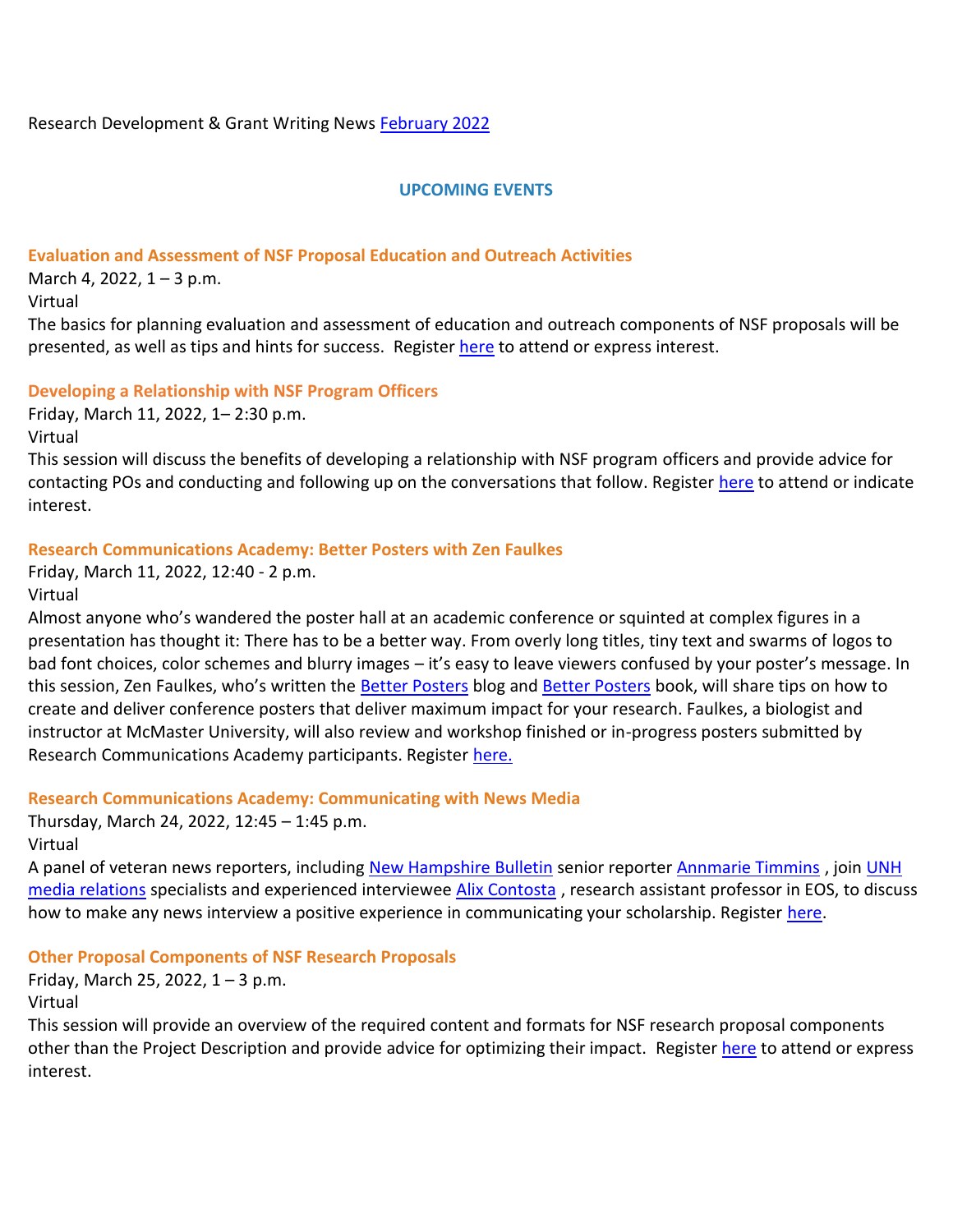## **Scientific Misconduct, Replication Failure & Research Ethics in Empirical Inquiry: An Economic Perspective**

Friday, March 25, 2022, 2:10 – 3:30 p.m. Paul College Room 185 Jim Wible, professor of economics, delivers the  $2nd$  lecture in the annual series Science on the Edge  $\sim$  The Grand [Challenge of Truth in Science.](https://nam12.safelinks.protection.outlook.com/?url=https%3A%2F%2Fclick.send.unh.edu%2F%3Fqs%3D4c6e8457031b568f775adccc54455d94ad6a361bbffcab86e5b2301b4ec96d5c25f5bc78b02de0ef2c68a77fdaaa3d812795c059f8ffede5&data=04%7C01%7CNicole.Hentz%40unh.edu%7C43646691713549a3f3af08d9f7026af5%7Cd6241893512d46dc8d2bbe47e25f5666%7C0%7C0%7C637812412029242510%7CUnknown%7CTWFpbGZsb3d8eyJWIjoiMC4wLjAwMDAiLCJQIjoiV2luMzIiLCJBTiI6Ik1haWwiLCJXVCI6Mn0%3D%7C3000&sdata=a0vXQHPhEJ7aQ3y%2F6VwyIxQ29OrCsSEdMV1q6%2BpbTJs%3D&reserved=0) The lecture will take place in conjunction with the department of economics graduate seminar series.

## **Research Communications Academy: Communicating with Policy makers**

Tuesday, March 29, 2022, 2 - 4 p.m. Virtual

Communicating with policy makers often comes in the form of supporting or opposing a bill by providing testimony to legislators in committee. [PowerPlay's i](https://nam12.safelinks.protection.outlook.com/?url=https%3A%2F%2Fclick.send.unh.edu%2F%3Fqs%3D4c6e8457031b568fd83e281efd539586f34befcb0636a39ee6c858c970e621de6704d9e161efb04065c0106ed109275754d0c6b92683d389&data=04%7C01%7CNicole.Hentz%40unh.edu%7C43646691713549a3f3af08d9f7026af5%7Cd6241893512d46dc8d2bbe47e25f5666%7C0%7C0%7C637812412029242510%7CUnknown%7CTWFpbGZsb3d8eyJWIjoiMC4wLjAwMDAiLCJQIjoiV2luMzIiLCJBTiI6Ik1haWwiLCJXVCI6Mn0%3D%7C3000&sdata=8m7FahAgkXA%2FqKu3IVjmZ7MosqaDa7lDKNv6PC9EY2E%3D&reserved=0)nteractive training lab will create a mock legislative committee hearing using actor/improvisors. Participants will be encouraged to ask the characters questions, make suggestions about how to navigate the challenges they're facing, and then rewind the scene and examine in real time how effective those strategies might be. PowerPlay has developed a dynamic, interactive way to confront crucial issues from the comfort and safety of your chair. Moderated by Carsey School director Michael Ettlinger. Register [here.](https://nam12.safelinks.protection.outlook.com/?url=https%3A%2F%2Fclick.send.unh.edu%2F%3Fqs%3D4c6e8457031b568fca3bb12e2fd390f517e660e3f93361b3e57f868a91d25a18cac10962dc645368af7e9b31379144f1cf19984d58648c29&data=04%7C01%7CNicole.Hentz%40unh.edu%7C43646691713549a3f3af08d9f7026af5%7Cd6241893512d46dc8d2bbe47e25f5666%7C0%7C0%7C637812412029242510%7CUnknown%7CTWFpbGZsb3d8eyJWIjoiMC4wLjAwMDAiLCJQIjoiV2luMzIiLCJBTiI6Ik1haWwiLCJXVCI6Mn0%3D%7C3000&sdata=EajhE9FYg81fF%2FrM3JzYhFHcenl7DL4ezdZHXXLzcrU%3D&reserved=0)

# **Research Communications Academy: Using Social Media for Research Communications**

Thursday, April 7, 2022, 12:40 - 2:00 p.m.

Virtual

Hear from your colleagues about how to use social media to communicate scholarship, connect with collaborators, create a personal learning network and increase the impact of your work. Panel will include UNH scholars who reflect a range of social media activity. Register [here.](https://nam12.safelinks.protection.outlook.com/?url=https%3A%2F%2Fclick.send.unh.edu%2F%3Fqs%3D4c6e8457031b568f542767e0a07823fe3e2855a2e804f5e2f533e30ceb3b7a6718be295987459824e2d3bd6d95ca3e1215f50cca170da297&data=04%7C01%7CNicole.Hentz%40unh.edu%7C43646691713549a3f3af08d9f7026af5%7Cd6241893512d46dc8d2bbe47e25f5666%7C0%7C0%7C637812412029242510%7CUnknown%7CTWFpbGZsb3d8eyJWIjoiMC4wLjAwMDAiLCJQIjoiV2luMzIiLCJBTiI6Ik1haWwiLCJXVCI6Mn0%3D%7C3000&sdata=1dGofB2AL0ber7BASNkPweFhhvdwdjlj6vHzG0kqDcs%3D&reserved=0)

# **Off-Campus Research & Scholarly Activities: Safeguarding Individuals, Teams & Projects**

Thursday, April 7, 2022, 2:10 - 3:30 p.m. Virtual

Engaging in offsite research and scholarly activities raises many issues related to the safety of individuals, the success of teams and the integrity of the research or scholarship. This workshop presents an intentional approach to prioritizing inclusive, civil, safe and productive climates and experiences for all those involved in such activities. Register [here.](https://nam12.safelinks.protection.outlook.com/?url=https%3A%2F%2Fclick.send.unh.edu%2F%3Fqs%3D4c6e8457031b568f60d058483c857e62bb90c9966a666b7bcd4f6778cc2483dec8719634029f1ecabe98715fc0b4812cd9fe7bd1eed9c018&data=04%7C01%7CNicole.Hentz%40unh.edu%7C43646691713549a3f3af08d9f7026af5%7Cd6241893512d46dc8d2bbe47e25f5666%7C0%7C0%7C637812412029242510%7CUnknown%7CTWFpbGZsb3d8eyJWIjoiMC4wLjAwMDAiLCJQIjoiV2luMzIiLCJBTiI6Ik1haWwiLCJXVCI6Mn0%3D%7C3000&sdata=WE0dBuEslBcZ2WIo9ZZCydMNWKMyNZRlUgvm0TMKjk0%3D&reserved=0) More information is [here.](https://nam12.safelinks.protection.outlook.com/?url=https%3A%2F%2Fclick.send.unh.edu%2F%3Fqs%3D4c6e8457031b568f99165441833bba4fbede32d8f459bc29900007486583352b388305f4ed0a453480fa6397b60bdf7f59ee8342edcc661a&data=04%7C01%7CNicole.Hentz%40unh.edu%7C43646691713549a3f3af08d9f7026af5%7Cd6241893512d46dc8d2bbe47e25f5666%7C0%7C0%7C637812412029242510%7CUnknown%7CTWFpbGZsb3d8eyJWIjoiMC4wLjAwMDAiLCJQIjoiV2luMzIiLCJBTiI6Ik1haWwiLCJXVCI6Mn0%3D%7C3000&sdata=nlMWRxw7ZVoU9fyjcPs76Sx5DmrZBAwpN8kcdQq7Tqk%3D&reserved=0)

# **Human Subjects Research Data Management: Staying Current in a Constantly Evolving World**

Wednesday, April 13, 2022, 3:10 - 4:30 p.m. Virtual

Data are central to many of the evolving ethical, legal and practical issues in human subjects research. It's critical to manage human subjects data, though, to conduct rigorous and robust research. In this workshop, participants will learn about key concepts and the legal and regulatory environment affecting human subjects research data; issues that may arise in the life cycle of a research project; UNH's human subjects research data storage and security requirements and options; and strategies for researchers to keep current with research data challenges. Register [here.](https://nam12.safelinks.protection.outlook.com/?url=https%3A%2F%2Fclick.send.unh.edu%2F%3Fqs%3D4c6e8457031b568f25f7ea1ce6021ea5503e601f5236a52ffa16b19633d3777eb369eda4c5537fa265b09ff28fb8e001e4945c62b0f67ea1&data=04%7C01%7CNicole.Hentz%40unh.edu%7C43646691713549a3f3af08d9f7026af5%7Cd6241893512d46dc8d2bbe47e25f5666%7C0%7C0%7C637812412029242510%7CUnknown%7CTWFpbGZsb3d8eyJWIjoiMC4wLjAwMDAiLCJQIjoiV2luMzIiLCJBTiI6Ik1haWwiLCJXVCI6Mn0%3D%7C3000&sdata=yYbX2lcFfAqdlT0Sw8eXlL8P%2FpkX29DP3C3yZWc5%2F%2Bw%3D&reserved=0) More information [here.](https://nam12.safelinks.protection.outlook.com/?url=https%3A%2F%2Fclick.send.unh.edu%2F%3Fqs%3D4c6e8457031b568f79363cf609913e114e40d667042593f3f3c103375a2c3a34a4cc7686767e76da199c47dbea88ba583005c0d7333ebbe5&data=04%7C01%7CNicole.Hentz%40unh.edu%7C43646691713549a3f3af08d9f7026af5%7Cd6241893512d46dc8d2bbe47e25f5666%7C0%7C0%7C637812412029399026%7CUnknown%7CTWFpbGZsb3d8eyJWIjoiMC4wLjAwMDAiLCJQIjoiV2luMzIiLCJBTiI6Ik1haWwiLCJXVCI6Mn0%3D%7C3000&sdata=i4ewooHR2l3dQCcfgpBd7z0DdmKEVfp91zyb1zo9GJo%3D&reserved=0)

#### **Focus on Fulbright**

Tuesday, April 19, 2022, 12:30 – 2 p.m.